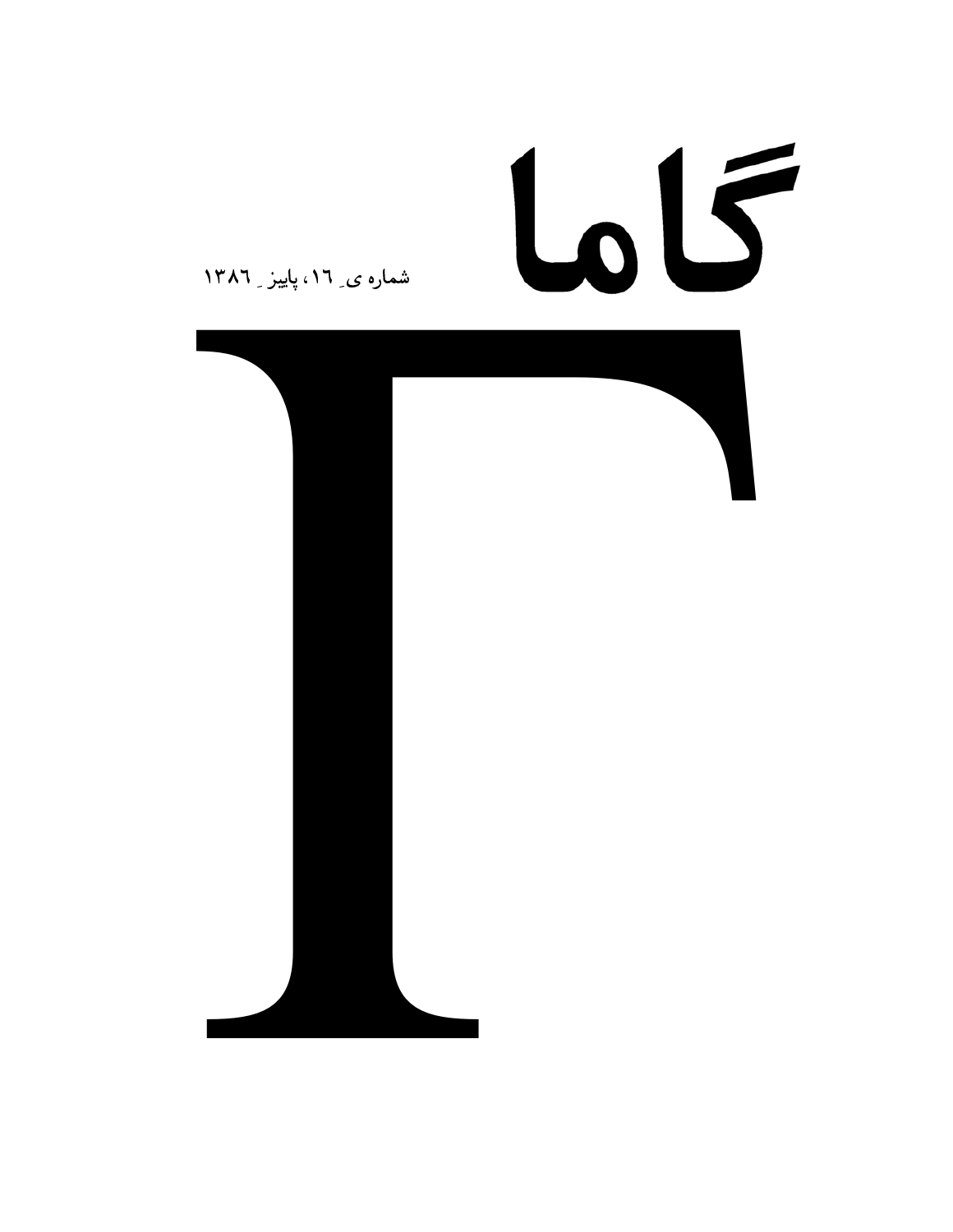$L_0$ 

ISSN 1735.1286

## به نام خدا

• گاما فصل نامه ای است به زبان په فارسی، در باره ی ِ فیزیک. آن چه در گاما منتشر می شود بیش تر مقالهها ي ِ آموزشي، در زمينه ي ِ فرهنگ يا تاريخ ِ فيزيک، يا در مورد ِ مسائل ِ فيزيک در ایران است، و قرار است جنبه ی ِ آموزشی و فرهنگی داشته باشد و برای دانشجویان ِ فیزیک یا دانش آموخته گان <sub>-</sub> فیزیک، یا دستِکم بخش ی از آنها قابل|ستفاده باشد. • مقالههای گاما نوعاً تألیفی اند. سعی بر این است که فقط مقالهها ی ِ کلاسیک ِ فیزیک، و نوشتهها ی ِ فیزیک پیشهها ی ِ بزرگ ترجمه شود. اگر می خواهید چیز ی را ترجمه کنید، لطفاً اول با هیئت \_ ویراستاران تماس بگیرید. • برا ی تماس با گاما، و از جمله فرستادن بمقاله، لطفاً با یک ی از ویراستاران بگاما تماس یگیرید. • بذیرش په مقاله یا هیئت په ویراستاران و پر اساس په روش په متداول په داور ی توسّط په داور باشناس است. هیئت ِ ویراستاران یا مقاله را می پذیرد، یا رد می کند، امّا هرگز در نوشته ی ِ نویسنده دخل و تصرّف ی نمی کند. اگر به نظر ِ داور تغییر ی در مقاله لازم باشد، اعمال ِ این تغییر با خود ِ نویسنده (ها) است. • مقالهی پلیرفته شده، پیش از چاپ، بر اساس 1 آخرین نسخه ای که نویسنده فرستاده حروفچینی مے شود و پس از تأیید \_ نویسندہ است که چاپ مے شود . • © تمام ِ حقوق ِ مادّي و معنوي ي ِ آن چه در گاما منتشر ميشود متعلق است به گاما، مگر در موارد ی که صراحتاً مشخّص شده باشد.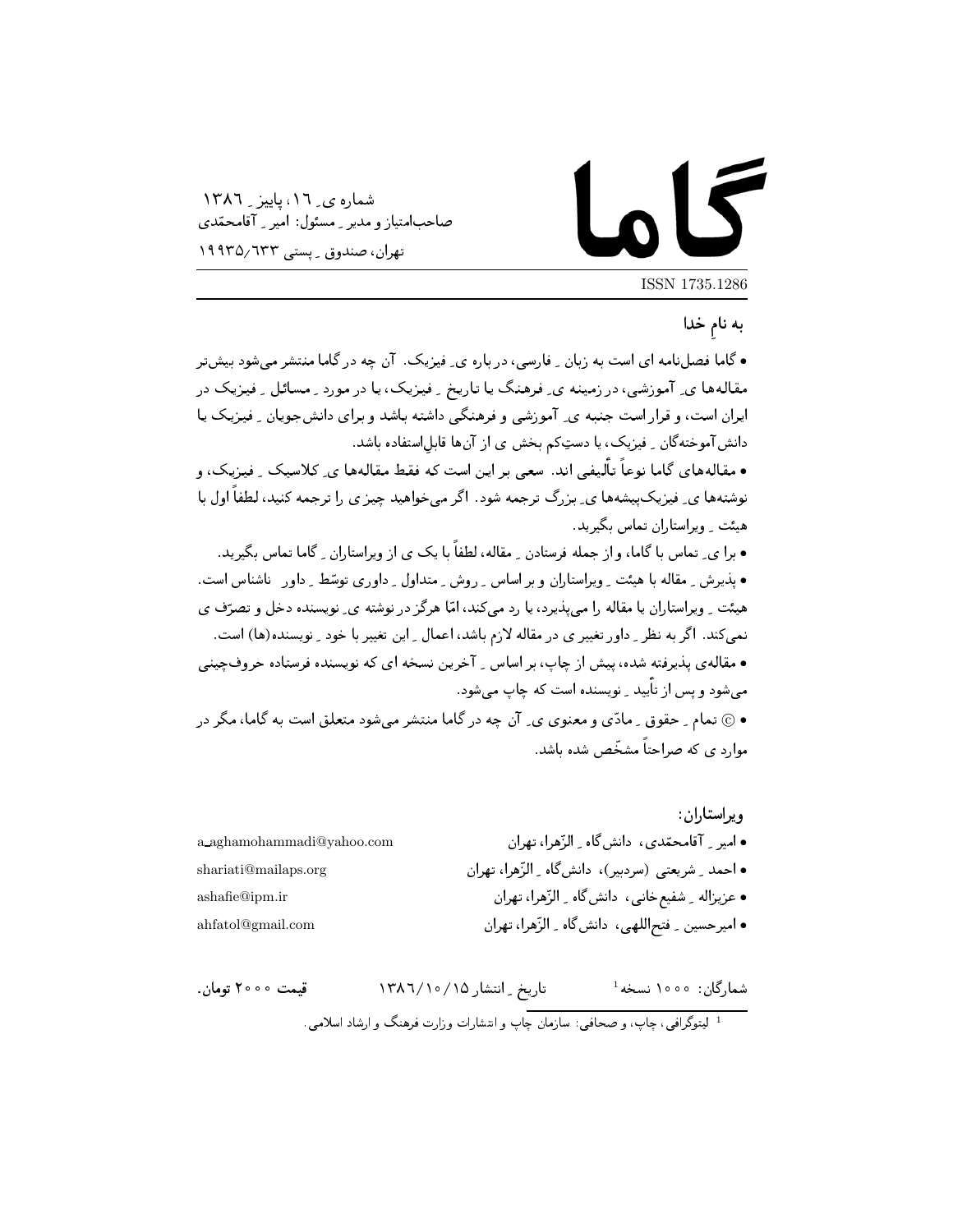## Gamma

ISSN 1735.1286

Gamma is a quarterly Persian magazine, devoted to educational and cultural articles in physics. Gamma is not a research journal.

Address: Gamma, P. O. Box 633, Tehran 19935, IRAN.

 $\odot$  2004 - 2007, Gamma, all rights reserved.

### **Editors**

• A. Aghamohammadi Prof. of Physics, Alzahra University, Tehran 19938-91167, Iran. a aghamohammadi@yahoo.com

• A. H. Fatollahi Asoc. Prof. of Physics, Alzahra University, Tehran 19938-91167, Iran. ahfatol@gmail.com

• A. Shafikhani Asoc. Prof. of Physics, Alzahra University, Tehran 19938-91167, Iran. ashafie@ipm.ir

• A. Shariati Asoc. Prof. of Physics, Alzahra University, Tehran 19938-91167, Iran. shariati@mailaps.org

اشتراک (چهار شماره) عادی ۱۰۰۰۰ تومان، دانشجویی ۲۰۰۰ تومان، موسسهها ۱۰۰۰ تومان. ر با بالاست المستخدم المستخدم المستخدم المستخدم المستخدم المستخدم المستخدم المستخدم المستخدم المستخدم المستخدم المستخدم المستخدم المستخدم المستخدم المستخدم المستخدم المستخدم المستخدم المستخدم المستخدم المستخدم المستخدم ا -5\$ &-Q( A 0

بر التي استراب ابون إستراب را به حساب إستدرا بي المسترد المسترد بالعاص إستم، ستنبه بي ۔ دانش کاہ ۔ الزهرا (کد ۔ ۲۲۱) به نام ۔ احمد شریعتی، بریزید. اصل ۔ رسید ۔ بانک را پیش ۔ خود 7A.) - #  J NHm l - (  ( C 5 V 5E - 2F" " #4 Vi & - ;- 2 F) #\$ ا ) معتبر کوئی کی که واریز شماه است از اسم و تشایع کی کامل کریزمانه کی مجته (تصف کند کشینی را هم بنويسيد).